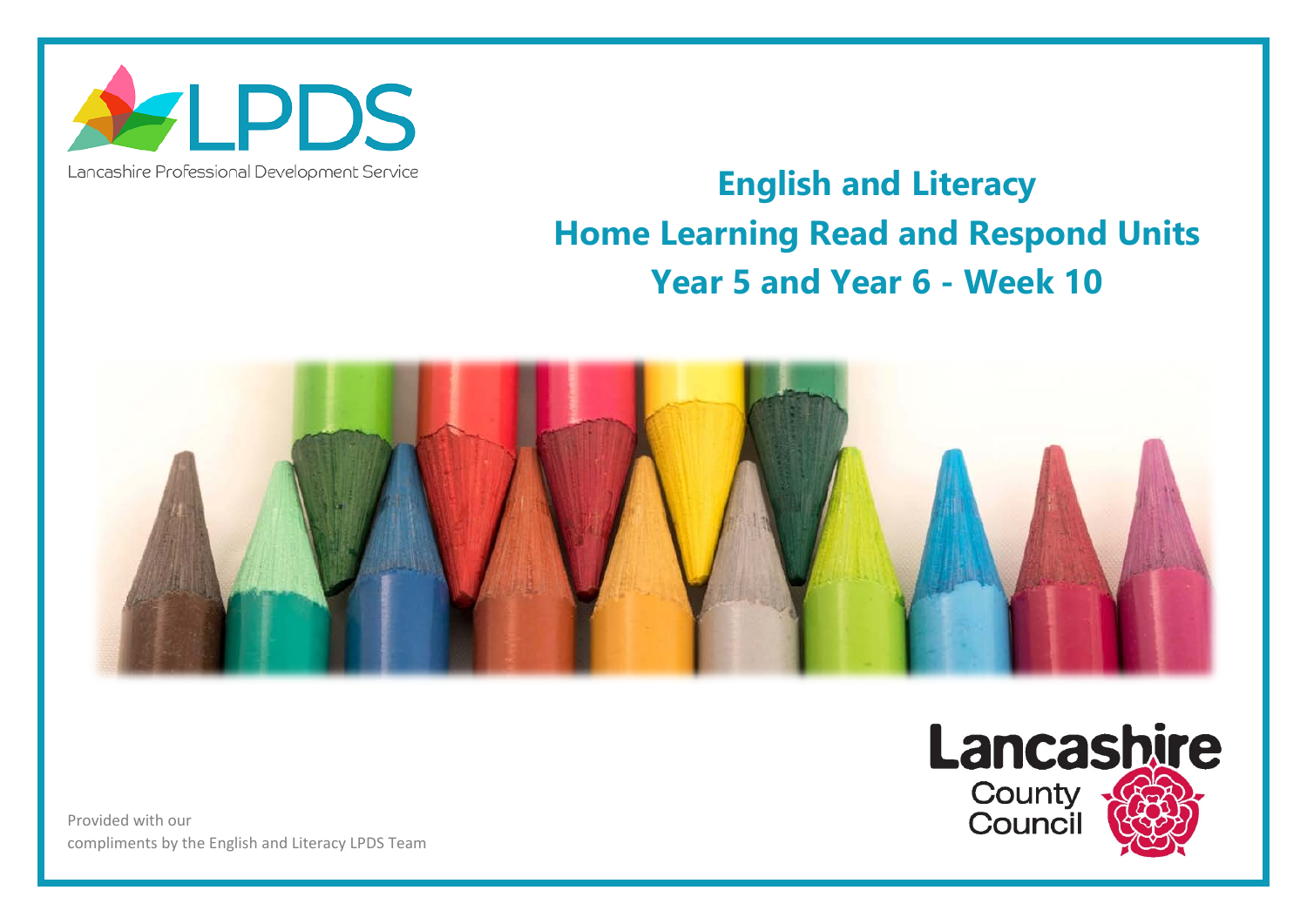

| <b>Week Ten</b>                                                                                                                                                                                                                                                                                                                                                                                                                                                                                                                         |                                                                                                                                                                                                                                                                                                                                                                                                                                                                                                                                                                                                     |                                                                                                                                                                                                                                                                                                                                                                                                                                                                                                                                                                                                                     |                                                                                                                                                                                                                                                                                                                                                                                                                                                                                                                                                                                                                             |                                                                                                                                                                                                                                                                                                                                                                                                                                                                                                                                                                                                                                                                                               |                                                                                                                                                                                                                                                                                                                                                                                                                                                                                                                                                                                                                       |  |  |  |
|-----------------------------------------------------------------------------------------------------------------------------------------------------------------------------------------------------------------------------------------------------------------------------------------------------------------------------------------------------------------------------------------------------------------------------------------------------------------------------------------------------------------------------------------|-----------------------------------------------------------------------------------------------------------------------------------------------------------------------------------------------------------------------------------------------------------------------------------------------------------------------------------------------------------------------------------------------------------------------------------------------------------------------------------------------------------------------------------------------------------------------------------------------------|---------------------------------------------------------------------------------------------------------------------------------------------------------------------------------------------------------------------------------------------------------------------------------------------------------------------------------------------------------------------------------------------------------------------------------------------------------------------------------------------------------------------------------------------------------------------------------------------------------------------|-----------------------------------------------------------------------------------------------------------------------------------------------------------------------------------------------------------------------------------------------------------------------------------------------------------------------------------------------------------------------------------------------------------------------------------------------------------------------------------------------------------------------------------------------------------------------------------------------------------------------------|-----------------------------------------------------------------------------------------------------------------------------------------------------------------------------------------------------------------------------------------------------------------------------------------------------------------------------------------------------------------------------------------------------------------------------------------------------------------------------------------------------------------------------------------------------------------------------------------------------------------------------------------------------------------------------------------------|-----------------------------------------------------------------------------------------------------------------------------------------------------------------------------------------------------------------------------------------------------------------------------------------------------------------------------------------------------------------------------------------------------------------------------------------------------------------------------------------------------------------------------------------------------------------------------------------------------------------------|--|--|--|
| <b>Year 5 and Year 6</b>                                                                                                                                                                                                                                                                                                                                                                                                                                                                                                                | Day 1                                                                                                                                                                                                                                                                                                                                                                                                                                                                                                                                                                                               | Day 2                                                                                                                                                                                                                                                                                                                                                                                                                                                                                                                                                                                                               | Day 3                                                                                                                                                                                                                                                                                                                                                                                                                                                                                                                                                                                                                       | Day 4                                                                                                                                                                                                                                                                                                                                                                                                                                                                                                                                                                                                                                                                                         | Day 5                                                                                                                                                                                                                                                                                                                                                                                                                                                                                                                                                                                                                 |  |  |  |
| <b>Focus Theme: Space</b><br>Explore what is in<br>our Solar System,<br>the famous 'Space<br>Race' and the<br>thrilling, true<br>survival space story<br>- Apollo 13.<br><b>When following</b><br>links online, parents<br>should monitor that<br>children are<br>remaining on that<br>page only and are<br>keeping safe online.<br>For this week, Year 5<br>and Year 6's Home<br>Learning Unit is the<br>same. The reading<br>and activities set will<br>meet the needs of<br>both year groups<br>whilst still providing<br>challenge. | Find out about the<br>Solar System by<br>reading these two<br>sources - making<br>notes as you read<br>about each planet:<br>Planetarium Junior<br><b>Edition by Raman</b><br>Prinja:<br>https://www.loveread<br>ing4kids.co.uk/book/1<br>6329/Planetarium-<br>Junior-Edition-by-<br>Raman-Prinja.html<br>(You will need to<br>become a member of<br>LoveReading4Kids.<br>Membership is free).<br><b>National Geographic</b><br>Kids - The Solar<br>System:<br>https://www.natgeoki<br>ds.com/wp-<br>content/uploads/2017<br>/11/The-Solar-System-<br>Primary-Resource.pdf<br>Now enjoy this rap on | Find out more about the<br>moon by reading these<br>sources. Jot down any<br>facts that you find<br>interesting:<br>Dr Maggie's Grand Tour<br>of the Solar System by<br>Maggie Aderin-Pocock<br>(Pages 4-5):<br>https://www.lovereadin<br>g4kids.co.uk/book/1667<br>6/Dr-Maggies-Grand-<br>Tour-of-the-Solar-<br>System-by-Maggie-<br>Aderin-Pocock.html<br>(You will need to<br>become a member of<br>LoveReading4Kids.<br>Membership is free).<br><b>National Geographic</b><br>Kids website - Facts<br>About the Moon:<br>https://www.natgeokid<br>s.com/uk/discover/scie<br>nce/space/facts-about-<br>the-moon/ | Discover what 'The Space<br>Race' was, by reading and<br>watching these sources -<br>making notes as you<br>read.<br>Read: DK Find Out - The<br>Space Race:<br>https://www.dkfindout.c<br>om/uk/space/space-race/<br>Read: Pages 4, 5 and 6 of<br>'Balloon to the Moon' by<br>Gill Arbuthnott:<br>https://www.lovereading<br>4kids.co.uk/book/16228/<br>Balloon-to-the-Moon-by-<br>Gill-Arbuthnott.html (You<br>will need to become a<br>member of<br>LoveReading4Kids.<br>Membership is free).<br>Watch: YouTube TedEd -<br>'Who won the space<br>race?' - Jeff Steers:<br>https://www.youtube.co<br>m/watch?v=FxpC-8f--xo | Discover who Katherine<br>Johnson was and her<br>amazing life by reading<br>these sources - making<br>sure you jot down notes<br>as you read:<br>The Extraordinary Life of<br>Katherine Johnson by<br>Devika Jina:<br>https://www.lovereading<br>4kids.co.uk/book/16358/<br>The-Extraordinary-Life-<br>of-Katherine-Johnson-by-<br>Devika-Jina.html (You<br>will need to become a<br>member of<br>LoveReading4Kids.<br>Membership is free).<br><b>Fantastically Great</b><br>Women who Worked<br>Wonders by Kate<br>Pankhurst (Page 1):<br>https://www.lovereading<br>4kids.co.uk/book/16600/<br>Fantastically-Great-<br>Women-Who-Worked-<br>Wonders-Gift-Edition-by-<br>Kate-Pankhurst.html | Find out about Apollo 13<br>- the most famous space<br>survival story by<br>watching and reading<br>these sources:<br>Watch: YouTube -<br>Apollo 40 <sup>th</sup> Anniversary -<br>Apollo 13 Animation:<br>https://www.youtube.co<br>m/watch?v=0aPEVRpLB-<br>$\overline{0}$<br>Read: DK Find Out -<br>Apollo 13:<br>https://www.dkfindout.c<br>om/uk/space/moon-<br>landings/apollo-13/<br>Read: Apollo 13: The<br>moon-mission that<br>dodged disaster:<br>https://www.space.com<br>/17250-apollo-13-<br>facts.html<br>Now watch this clip,<br>taken from the film<br>based on the story,<br>'Apollo 13' (rated PG). |  |  |  |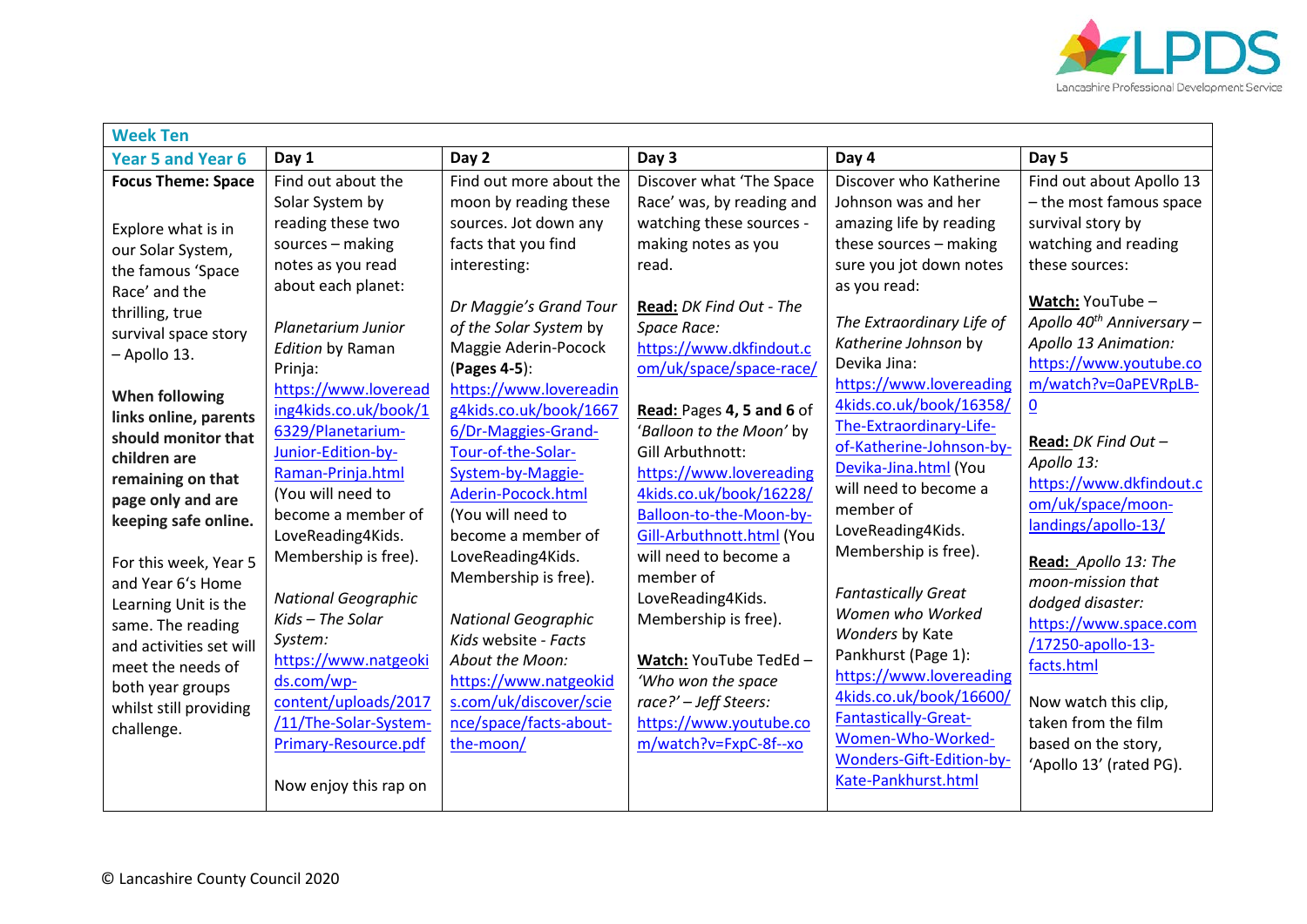

| YouTube about the       | Moon by Stewart Ross         | Imagine you have been      | (You will need to become      | The clip is taken from a     |
|-------------------------|------------------------------|----------------------------|-------------------------------|------------------------------|
| Solar System, 'Outer    | (Page 3):                    | asked to create a page for | a member of                   | scene towards the end        |
| Space: "We are the      | https://www.lovereadin       | 'Science+Nature'           | LoveReading4Kids.             | of the film when the         |
| Planets," The Solar     | g4kids.co.uk/book/4227       | magazine - about the       | Membership is free).          | astronauts are on their      |
| System Song by          | /Moon-by-Stewart-            | Space Race. A sample of    |                               | journey back to earth. As    |
| StoryBots - Netflix Jr' | Ross.html (You will need     | the magazine can be        | NASA website: Who was         | you are watching, jot        |
| here:                   | to become a member of        | found here:                | Katherine Johnson?            | down how you think           |
| https://www.youtube.    | LoveReading4Kids.            | https://sciencenature.the  | https://www.nasa.gov/a        | each of the people the       |
| com/watch?v=ZHAqT4      | Membership is free).         | weekjunior.co.uk/look-     | udience/forstudents/k-        | clip focuses on (the         |
| hXnMw                   |                              | inside                     | 4/stories/nasa-               | families of the              |
|                         | Imagine you have been        |                            | knows/who-was-                | astronauts watching, the     |
| Based on what you       | asked by the BBC to join     | When designing your        | katherine-johnson-k4          | NASA workers and the         |
| have read and           | Professor Brian Cox on a     | magazine page, you may     |                               | astronauts themselves)       |
| watched, create your    | <b>CBBC TV special about</b> | wish to consider including | Based on what you have        | are thinking and feeling.    |
| own rap, song or        | Space. He has asked you      | these features:            | read, select one of the       |                              |
| poem about the Solar    | to do a five minute          |                            | following two outcomes:       | You may wish to use a        |
| System.                 | presentation on the          | - an exciting title        |                               | table, such as the one       |
|                         | moon.                        | - fun-fact / 'Did you      | $\bullet$ Biography - Write a | below, to write your         |
| You may create your     |                              | know?' boxes               | short biography about         | ideas:                       |
| rap, song or poem in    | If you are unfamiliar        | - subtitles for your       | Katherine's life.             |                              |
| different ways, such    | with who Brian Cox is,       | different sections         | Remember to write             | <b>Thoughts</b><br>People in |
| as:                     | here he is in action         |                            | your biography in             | /feelings<br>clip            |
| • Use the rap you       | (scroll down to the video    | - Be creative with your    | chronological order           | Families                     |
| listened to on          | 'How earth was               | layout - use different     | (from Katherine's birth       |                              |
| YouTube as a            | created'):                   | fact boxes and images      | up until her death),          | <b>NASA</b>                  |
| starting point and      | https://www.bbc.co.uk/       | to make your page          | selecting the key dates       | workers                      |
| edit some of the        | bitesize/articles/zk7fy9q    | exciting to the reader.    | and facts about her           |                              |
| lyrics/ add to the      |                              | - You may also want to     | life.                         | Astronauts                   |
| existing lyrics to      | When creating your           | include additional         | <b>Or</b>                     |                              |
| create your own         | presentation, consider       | features, such as a quiz   |                               |                              |
| version.                | these points:                | or word search.            | • Comic strip - Design        | Apollo 13 clip: YouTube:     |
| • Choose one part of    |                              |                            | and create a comic            | Apollo 13 (1995) - Re-       |
|                         |                              | Remember to keep           |                               |                              |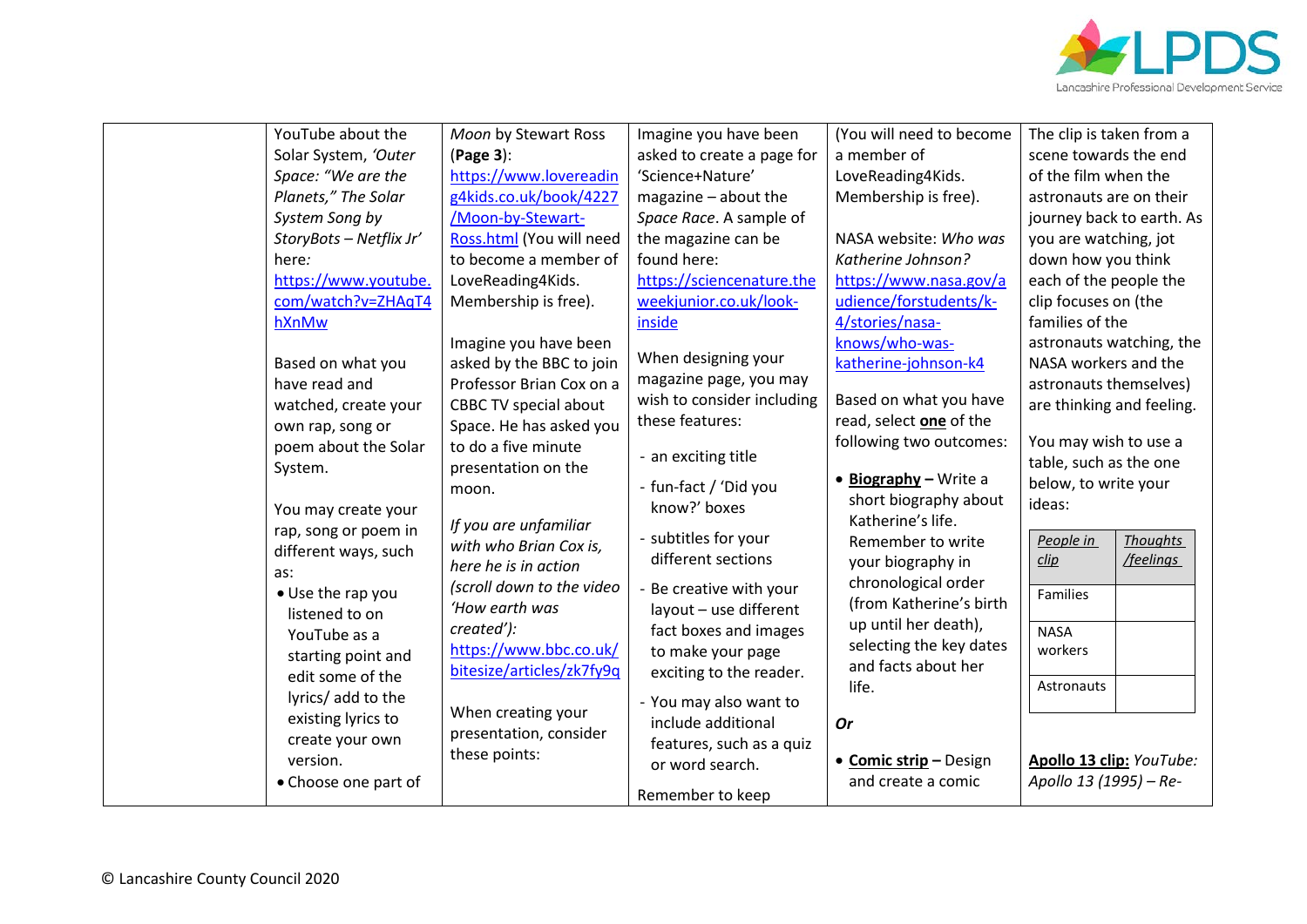

|  | the Solar System to                                         | - Think about writing a   | reading over your work to | strip about Katherine's | <b>Entry Scene:</b>        |
|--|-------------------------------------------------------------|---------------------------|---------------------------|-------------------------|----------------------------|
|  | create your                                                 | script or key notes for   | check for spelling and    | life. Make sure you     | https://www.youtube.co     |
|  | rap/song or poem                                            | your presentation -       | punctuation.              | plan out the story for  | m/watch?v=s 7PfocHTm       |
|  | about e.g. your                                             | making sure you           |                           | your comic first -      | c&list=PLZbXA4lyCtgoXl     |
|  | favourite planet.                                           | practise aloud so that    |                           | thinking about how      | QDJX6ARM1eoTNAJEWC         |
|  | • Choose your                                               | it stays within the five  |                           | many sections you       | f&index=11                 |
|  | favourite type of                                           | minute limit.             |                           | want to split the story |                            |
|  | poem such as a                                              |                           |                           | into, what captions     | After completing your      |
|  | limerick, haiku or                                          | - You may want to use     |                           | you'll have to add to   | table, write a narrative   |
|  | acrostic and use this                                       | a computer                |                           | the comic and the       | piece retelling this       |
|  | to write about the                                          | programme to create       |                           | pictures you will draw. | scene. You may wish to     |
|  | Solar System.                                               | a presentation, such      |                           |                         | write it in third person   |
|  |                                                             | as PowerPoint, or         |                           |                         | (the astronauts , the      |
|  | Make sure you keep                                          | design and create         |                           |                         | families waited ) or       |
|  | practising your rap,                                        | posters which you can     |                           |                         | first person (I sat there  |
|  | song or poem by                                             | refer to as you speak.    |                           |                         | anxiously waiting, I held  |
|  | reading it aloud and                                        |                           |                           |                         | my breath).                |
|  | editing as you write.                                       | - Think about how to      |                           |                         |                            |
|  |                                                             | keep your audience        |                           |                         | If you do decide to write  |
|  | Once you have<br>finished, have a go at<br>performing it to | engaged - maybe you       |                           |                         | your narrative scene in    |
|  |                                                             | could include some        |                           |                         | first person, decide       |
|  |                                                             | rhetorical questions      |                           |                         | whose perspective you      |
|  | someone in your                                             | which make your           |                           |                         | are going to write it from |
|  | house. If possible, you                                     | audience think more       |                           |                         | - a NASA worker, a         |
|  | could also record it to                                     | about your topic.         |                           |                         | family member on Earth,    |
|  |                                                             |                           |                           |                         | etc.                       |
|  | send to your teacher!                                       | Once completed, have a    |                           |                         |                            |
|  |                                                             | go at performing it to    |                           |                         | Remember to keep           |
|  | If you are feeling really                                   | someone in your house.    |                           |                         | checking over your work    |
|  | creative, why not                                           | If possible, you could    |                           |                         | for spelling and           |
|  | make a music video to                                       | also record it to send to |                           |                         | punctuation.               |
|  | support your                                                | your teacher!             |                           |                         |                            |
|  | performance too!                                            |                           |                           |                         |                            |